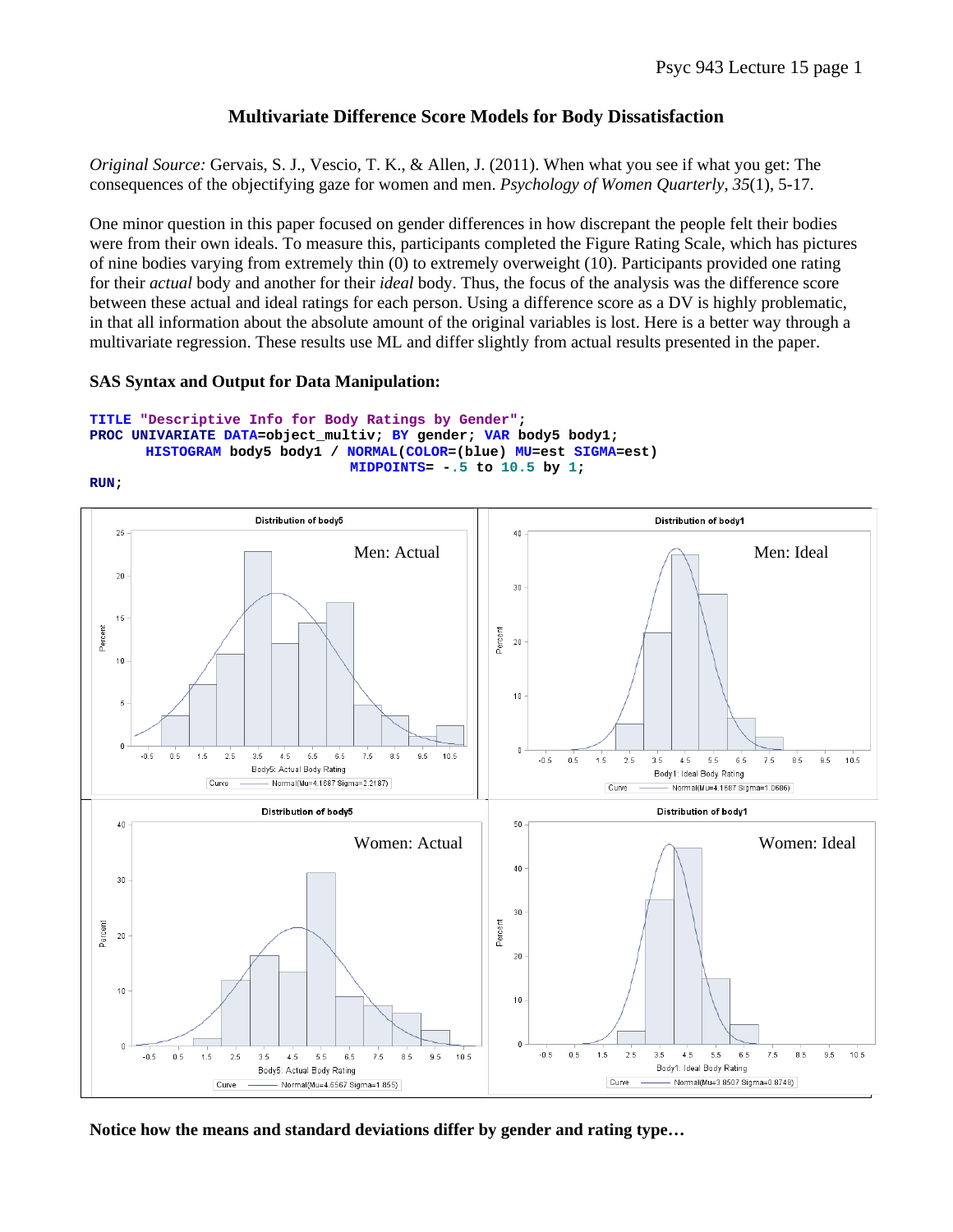```
* Stack data into multivariate format (one row per person per DV);
DATA object_stacked; SET object_multiv; 
       dv="Actual"; body=body5; OUTPUT; 
       dv="Ideal "; body=body1; OUTPUT; 
      LABEL body= "Body Size Rating (0=most thin)"; RUN;
```
**Empty Multivariate Model Predicting Body Ratings (using Multivariate Normal Distribution and Identity Link): This model predicts the rating** *d* **for person**  $p \rightarrow$  **Rating<sub>pd</sub> =**  $\beta_0 + \beta_1$ **RatingType<sub>pd</sub> + e<sub>pd</sub>** 

```
TITLE "Empty Model: Differences between Actual and Ideal Figure Rating Scale"; 
PROC MIXED DATA=object_stacked COVTEST IC NAMELEN=50 METHOD=ML; 
      CLASS dv; 
      MODEL body = dv / SOLUTION DDFM=KR; 
      REPEATED dv / R RCORR TYPE=UN SUBJECT=pin; 
      ESTIMATE "Sample mean for Actual Rating" intercept 1 dv 1 0; 
      ESTIMATE "Sample mean for Ideal Rating" intercept 1 dv 0 1; RUN;
```

|                                |  |                                                       | <b>Iteration History</b> |                  |            |  |  |
|--------------------------------|--|-------------------------------------------------------|--------------------------|------------------|------------|--|--|
| <b>Class Level Information</b> |  | -2 Log Like<br><b>Evaluations</b><br><b>Iteration</b> |                          | <b>Criterion</b> |            |  |  |
| <b>Class</b>                   |  | <b>Levels Values</b>                                  |                          | 1140.87469005    |            |  |  |
| dv                             |  | 2 Actual Ideal                                        |                          | 819.23709010     | 0.00000000 |  |  |

|     | <b>Estimated R Matrix for</b><br>Subject 1 |                  | <b>Estimated R Correlation</b><br><b>Matrix for Subject 1</b> |        |                  |  |
|-----|--------------------------------------------|------------------|---------------------------------------------------------------|--------|------------------|--|
| Row | Col1                                       | Col <sub>2</sub> | Row                                                           | Col1   | Col <sub>2</sub> |  |
| 1.  | 4.2638                                     | 1.8430           | 1.                                                            | 1.0000 | 0.8989           |  |
|     | 1.8430                                     | 0.9860           | 2                                                             | 0.8989 | 1.0000           |  |

| <b>Covariance Parameter Estimates</b> |                          |        |        |      |          |  |  |  |  |  |
|---------------------------------------|--------------------------|--------|--------|------|----------|--|--|--|--|--|
| <b>Cov Parm</b>                       | <b>Standard</b><br>Error | Value  | Pr Z   |      |          |  |  |  |  |  |
| UN(1,1)                               | pin                      | 4.2638 | 0.4923 | 8.66 | < .0001  |  |  |  |  |  |
| UN(2,1)                               | pin                      | 1.8430 | 0.2251 | 8.19 | $-.0001$ |  |  |  |  |  |
| UN(2,2)                               | pin                      | 0.9860 | 0.1138 | 8.66 | $-.0001$ |  |  |  |  |  |

| <b>Fit Statistics</b>          |       |  |  |  |  |  |
|--------------------------------|-------|--|--|--|--|--|
| -2 Log Likelihood              | 819.2 |  |  |  |  |  |
| AIC (smaller is better)        | 829.2 |  |  |  |  |  |
| AICC (smaller is better)       | 829.4 |  |  |  |  |  |
| <b>BIC</b> (smaller is better) | 844.3 |  |  |  |  |  |

| <b>Information Criteria</b>     |  |  |  |  |                                 |                 |  |  |  |  |
|---------------------------------|--|--|--|--|---------------------------------|-----------------|--|--|--|--|
| Neg2LogLike Parms AIC AICC HQIC |  |  |  |  |                                 | <b>BIC CAIC</b> |  |  |  |  |
| 819.2                           |  |  |  |  | 5 829.2 829.4 835.4 844.3 849.3 |                 |  |  |  |  |

| <b>Solution for Fixed Effects</b> |        |                 |                          |     |         |         |  |  |  |  |
|-----------------------------------|--------|-----------------|--------------------------|-----|---------|---------|--|--|--|--|
| <b>Effect</b>                     | dv     | <b>Estimate</b> | <b>Standard</b><br>Error | DF  | t Value | Pr >  t |  |  |  |  |
| <b>Intercept</b>                  |        | 4.0267          | 0.08107                  | 150 | 49.67   | < .0001 |  |  |  |  |
| dv                                | Actual | 0.3600          | 0.1021                   | 150 | 3.53    | 0.0006  |  |  |  |  |
| dv                                | Ideal  |                 | ٠                        | ٠   | ٠       |         |  |  |  |  |

| <b>Estimates</b>                     |                 |                                 |     |         |         |  |  |  |  |
|--------------------------------------|-----------------|---------------------------------|-----|---------|---------|--|--|--|--|
| Label                                | <b>Estimate</b> | <b>Standard</b><br><b>Error</b> | DF  | t Value | Pr >  t |  |  |  |  |
| <b>Sample mean for Actual Rating</b> | 4.3867          | 0.1686                          | 150 | 26.02   | < .0001 |  |  |  |  |
| <b>Sample mean for Actual Rating</b> | 4.0267          | 0.08107                         | 150 | 49.67   | < .0001 |  |  |  |  |

| <b>Type 3 Tests of Fixed Effects</b> |                |     |            |                    |  |  |  |  |  |
|--------------------------------------|----------------|-----|------------|--------------------|--|--|--|--|--|
| <b>Effect</b>                        | Num Den<br>DF. |     | DF F Value | Pr > F             |  |  |  |  |  |
| dv                                   |                | 150 |            | $12.43 \pm 0.0006$ |  |  |  |  |  |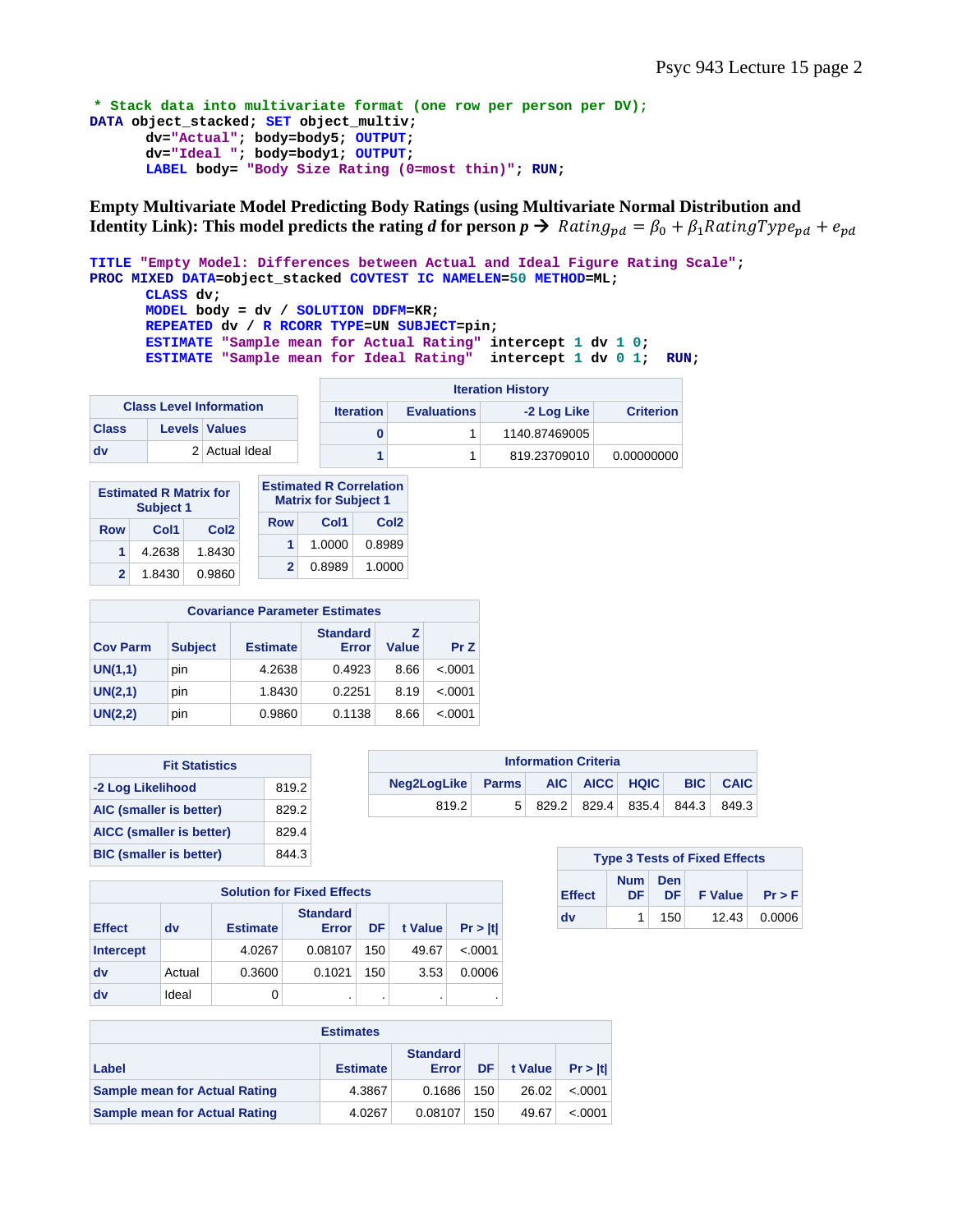### **Multivariate Model Predicting Body Ratings (using Multivariate Normal Distribution and Identity Link)**

This model predicts the rating *d* for person *p* as a function of gender.

 $Rating_{pd} = \beta_0 + \beta_1 RatingType_{pd} + \beta_2 Gender_p + \beta_3 RatingType_{pd} * Gender_p + e_{pd}$ 

```
TITLE1 "Differences between Actual and Ideal Figure Rating Scale"; 
TITLE2 "Sex Differences in Mean Ratings Only"; 
PROC MIXED DATA=object_stacked COVTEST IC NAMELEN=50 METHOD=ML; 
      CLASS gender dv; 
      MODEL body = gender|dv /SOLUTION DDFM=KR; 
      REPEATED dv / R RCORR TYPE=UN SUBJECT=pin; 
       LSMEANS gender dv gender*dv; 
      ESTIMATE "How much bigger do women say they actually are than men?" 
             gender -1 1 gender*dv -1 0 1 0 ; 
      ESTIMATE "How much bigger do women say they ideally are than men?" 
             gender -1 1 gender*dv 0 -1 0 1; 
      ESTIMATE "What is the difference of actual and ideal size for men?" 
            dv -1 1 gender*dv -1 1 0 0; 
      ESTIMATE "What is the difference of actual and ideal size for women?" 
             dv -1 1 gender*dv 0 0 -1 1;
```
#### **RUN;**

| <b>Class Level Information</b> |  | <b>Iteration History</b> |                  |                    |               |                  |  |
|--------------------------------|--|--------------------------|------------------|--------------------|---------------|------------------|--|
| <b>Class</b>                   |  | <b>Levels Values</b>     | <b>Iteration</b> | <b>Evaluations</b> | -2 Log Like   | <b>Criterion</b> |  |
| gender                         |  | 2 Men Women              |                  |                    | 1136.04433438 |                  |  |
| dv                             |  | 2 Actual Ideal           |                  |                    | 747.77758745  | 0.00000000       |  |

Convergence criteria met.

|     | <b>Estimated R Matrix for</b><br>Subject 1 |                  |     | <b>Estimated R Correlation</b><br><b>Matrix for Subject 1</b> |                  |
|-----|--------------------------------------------|------------------|-----|---------------------------------------------------------------|------------------|
| Row | Col1                                       | Col <sub>2</sub> | Row | Col1                                                          | Col <sub>2</sub> |
|     | 4.2050                                     | 1.8814           | 1.  | 1.0000                                                        | 0.9359           |
|     | 1.8814                                     | 0.9610           | 2   | 0.9359                                                        | 1.0000           |

| <b>Fit Statistics</b>          |       |  |  |  |  |
|--------------------------------|-------|--|--|--|--|
| -2 Log Likelihood              | 747.8 |  |  |  |  |
| AIC (smaller is better)        | 761.8 |  |  |  |  |
| AICC (smaller is better)       | 762.2 |  |  |  |  |
| <b>BIC</b> (smaller is better) | 782.9 |  |  |  |  |

| <b>Covariance Parameter Estimates</b> |                |                 |                          |       |          |  |  |  |  |  |
|---------------------------------------|----------------|-----------------|--------------------------|-------|----------|--|--|--|--|--|
| <b>Cov Parm</b>                       | <b>Subject</b> | <b>Estimate</b> | <b>Standard</b><br>Error | Value | Pr Z     |  |  |  |  |  |
| UN(1,1)                               | pin            | 4.2050          | 0.4855                   | 8.66  | < 0.0001 |  |  |  |  |  |
| UN(2,1)                               | pin            | 1.8814          | 0.2248                   | 8.37  | < 0.0001 |  |  |  |  |  |
| UN(2,2)                               | pin            | 0.9610          | 0.1110                   | 8.66  | < 0.0001 |  |  |  |  |  |

| <b>Information Criteria</b>              |  |  |  |  |  |                                 |  |
|------------------------------------------|--|--|--|--|--|---------------------------------|--|
| Neg2LogLike Parms AIC AICC HQIC BIC CAIC |  |  |  |  |  |                                 |  |
| 747.8                                    |  |  |  |  |  | 7 761.8 762.2 770.3 782.9 789.9 |  |

**Do the main effect and interaction with gender significantly improve the model?** 

| <b>Solution for Fixed Effects</b> |        |        |                 |                                 |     |         |                |  |
|-----------------------------------|--------|--------|-----------------|---------------------------------|-----|---------|----------------|--|
| <b>Effect</b>                     | gender | dv     | <b>Estimate</b> | <b>Standard</b><br><b>Error</b> | DF  | t Value | Pr >  t        |  |
| <b>Intercept</b>                  |        |        | 3.8507          | 0.1198                          | 150 | 32.15   | < .0001        |  |
| gender                            | Men    |        | 0.3179          | 0.1610                          | 150 | 1.97    | 0.0501         |  |
| gender                            | Women  |        | 0               |                                 |     |         |                |  |
| dv                                |        | Actual | 0.8060          | 0.1447                          | 150 | 5.57    | < .0001        |  |
| dv                                |        | Ideal  | 0               |                                 |     |         |                |  |
| gender*dv                         | Men    | Actual | $-0.8060$       | 0.1945                          | 150 | $-4.14$ | < .0001        |  |
| gender*dv                         | Men    | Ideal  | 0               |                                 |     |         | $\blacksquare$ |  |
| gender*dv                         | Women  | Actual | 0               |                                 | ٠   |         | $\bullet$      |  |
| gender*dv                         | Women  | Ideal  | 0               | ٠                               | ٠   | ٠       | $\blacksquare$ |  |

**What is the reference DV and gender as determined by the CLASS statement?**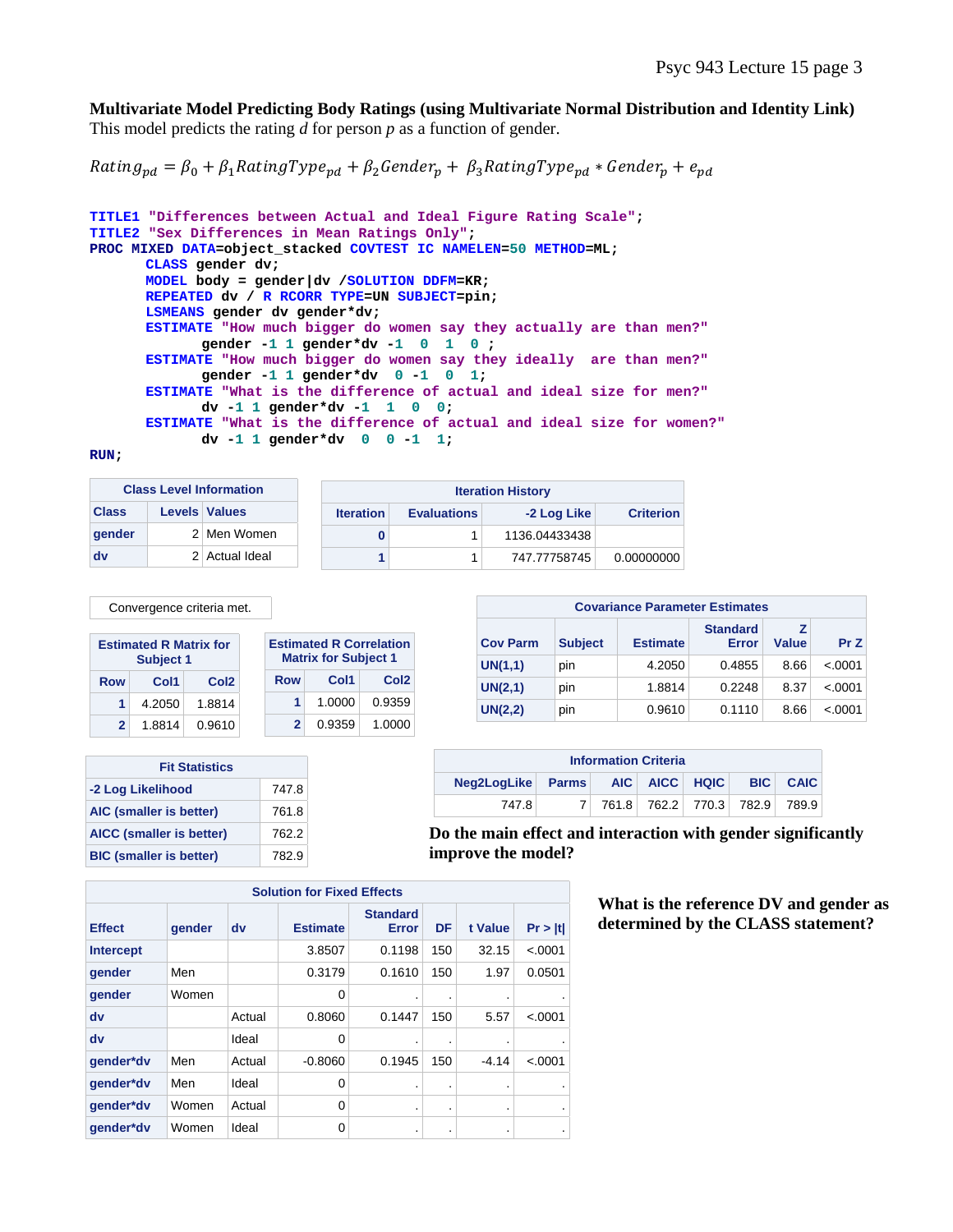| <b>Type 3 Tests of Fixed Effects</b> |                  |           |                |          |  |  |  |  |
|--------------------------------------|------------------|-----------|----------------|----------|--|--|--|--|
| <b>Effect</b>                        | <b>Num</b><br>DF | Den<br>DF | <b>F</b> Value | Pr > F   |  |  |  |  |
| gender                               | 1                | 150       | 0.12           | 0.7293   |  |  |  |  |
| dv                                   | 1                | 150       | 17.16          | $-.0001$ |  |  |  |  |
| gender*dv                            |                  | 150       | 17.16          | $-.0001$ |  |  |  |  |

|        | Men  | Women | <b>Non-Gender</b> |
|--------|------|-------|-------------------|
| Actual | 4.17 | 4.66  | 4.41              |
| Ideal  | 4.17 | 3.85  | 4.01              |
| ??     | 4.17 | 4.25  |                   |

| <b>Estimates</b>                                           |                 |                                 |     |                    |                    |  |  |  |
|------------------------------------------------------------|-----------------|---------------------------------|-----|--------------------|--------------------|--|--|--|
| Label                                                      | <b>Estimate</b> | <b>Standard</b><br><b>Error</b> | DF  | t Value $Pr >  t $ |                    |  |  |  |
| How much bigger do women say they actually are than men?   | 0.4880          | 0.3368                          | 150 |                    | $1.45 \mid 0.1494$ |  |  |  |
| How much bigger do women say they ideally are than men?    | $-0.3179$       | 0.1610                          | 150 | $-1.97$            | 0.0501             |  |  |  |
| What is the difference of actual and ideal size for men?   | -833E-17        | 0.1300                          | 150 | $-0.00$            | 1.0000             |  |  |  |
| What is the difference of actual and ideal size for women? | $-0.8060$       | 0.1447                          | 150 | $-5.57$            | < .0001            |  |  |  |

| <b>Least Squares Means</b> |        |        |                 |                                 |     |         |          |  |
|----------------------------|--------|--------|-----------------|---------------------------------|-----|---------|----------|--|
| <b>Effect</b>              | gender | dv     | <b>Estimate</b> | <b>Standard</b><br><b>Error</b> | DF  | t Value | Pr >  t  |  |
| gender                     | Men    |        | 4.1687          | 0.1640                          | 150 | 25.42   | $-.0001$ |  |
| gender                     | Women  |        | 4.2537          | 0.1825                          | 150 | 23.30   | $-.0001$ |  |
| dv                         |        | Actual | 4.4127          | 0.1684                          | 150 | 26.21   | $-.0001$ |  |
| dv                         |        | Ideal  | 4.0097          | 0.08050                         | 150 | 49.81   | $-.0001$ |  |
| gender*dv                  | Men    | Actual | 4.1687          | 0.2251                          | 150 | 18.52   | $-.0001$ |  |
| gender*dv                  | Men    | Ideal  | 4.1687          | 0.1076                          | 150 | 38.74   | $-.0001$ |  |
| gender*dv                  | Women  | Actual | 4.6567          | 0.2505                          | 150 | 18.59   | $-.0001$ |  |
| gender*dv                  | Women  | Ideal  | 3.8507          | 0.1198                          | 150 | 32.15   | $-.0001$ |  |

# **In words, how would you describe this interaction?**

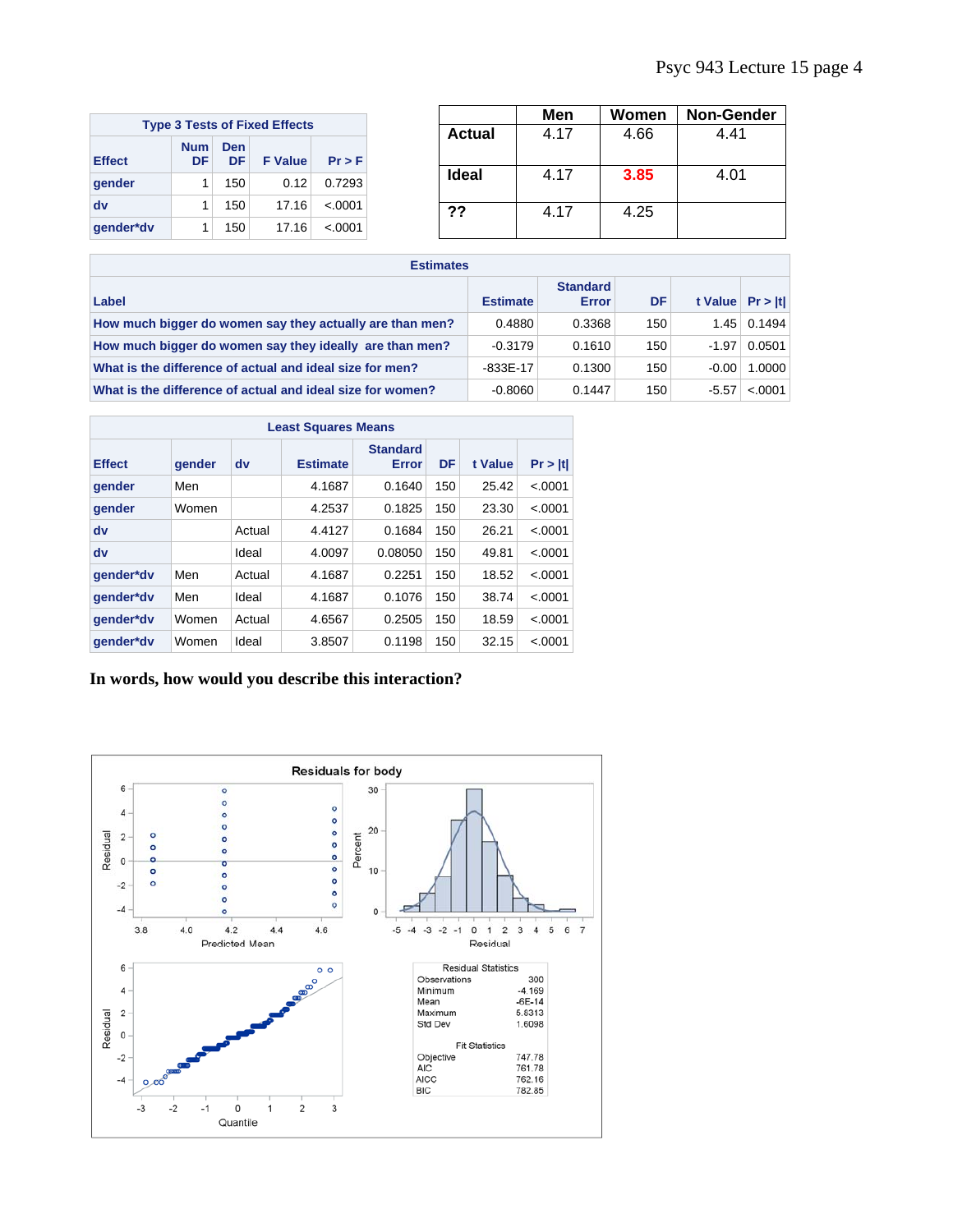**Multivariate Model Predicting Body Ratings (using Multivariate Normal Distribution and Identity Link)** 

This model predicts the rating *d* for person *p* as a function of gender, and allows different covariance matrices for each gender as well.

```
Rating_{\text{nd}} = \beta_0 + \beta_1 RatingType_{\text{nd}} + \beta_2 Gender_{\text{d}} + \beta_3 RatingType_{\text{nd}} * Gender_{\text{d}} + e_{\text{nd}}
```

```
TITLE1 "Differences between Actual and Ideal Figure Rating Scale"; 
TITLE2 "Sex Differences in Mean, Variance, and Covariance of Ratings"; 
PROC MIXED DATA=object_stacked COVTEST IC NAMELEN=50 METHOD=ML; 
      CLASS gender dv; 
      MODEL body = gender|dv / RESIDUAL SOLUTION DDFM=KR; 
      * GROUP allows separate R matrices per gender, R= prints each group;
      REPEATED dv / R=1,84 RCORR=1,84 TYPE=UN SUBJECT=pin GROUP=gender; 
       LSMEANS gender dv gender*dv; 
      ESTIMATE "How much bigger do women say they actually are than men?" 
             gender -1 1 gender*dv -1 0 1 0; 
      ESTIMATE "How much bigger do women say they ideally are than men?" 
             gender -1 1 gender*dv 0 -1 0 1; 
      ESTIMATE "What is the difference of actual and ideal size for men?" 
            dv -1 1 gender*dv -1 1 0 0; 
      ESTIMATE "What is the difference of actual and ideal size for women?" 
             dv -1 1 gender*dv 0 0 -1 1;
```

```
RUN;
```

|              | <b>Class Level Information</b> | <b>Iteration History</b> |                    |               |                  |
|--------------|--------------------------------|--------------------------|--------------------|---------------|------------------|
| <b>Class</b> | <b>Levels Values</b>           | <b>Iteration</b>         | <b>Evaluations</b> | -2 Log Like   | <b>Criterion</b> |
| gender       | 2 Men Women                    |                          |                    | 1136.04433438 |                  |
| <b>dv</b>    | 2 Actual Ideal                 |                          |                    | 741.26633941  | 0.00000000       |

|                | <b>Estimated R Matrix for</b><br>Subject 1 |                  |  | <b>Estimated R Correlation</b><br><b>Matrix for Subject 1</b> |        |                  |
|----------------|--------------------------------------------|------------------|--|---------------------------------------------------------------|--------|------------------|
| Row            | Col1                                       | Col <sub>2</sub> |  | Row                                                           | Col1   | Col <sub>2</sub> |
|                | 4.8631                                     | 2.1884           |  |                                                               | 1.0000 | 0.9343           |
| $\overline{2}$ | 2.1884                                     | 1.1282           |  |                                                               | 0.9343 | 1.0000           |

| <b>Estimated R Matrix for</b><br><b>Subject 84</b> |        |                  |  |  |
|----------------------------------------------------|--------|------------------|--|--|
| Row                                                | Col1   | Col <sub>2</sub> |  |  |
| 1                                                  | 3.3896 | 1.5010           |  |  |
| $\mathbf{z}$                                       | 1.5010 | 0.7538           |  |  |

|                                                                | 1.0000 | 0.9343           |  |  |  |  |
|----------------------------------------------------------------|--------|------------------|--|--|--|--|
| $\mathbf{2}$                                                   | 0.9343 | 1.0000           |  |  |  |  |
| <b>Estimated R Correlation</b><br><b>Matrix for Subject 84</b> |        |                  |  |  |  |  |
|                                                                |        |                  |  |  |  |  |
| Row                                                            | Col1   | Col <sub>2</sub> |  |  |  |  |
| 1                                                              | 1.0000 | 0.9390           |  |  |  |  |

| <b>Covariance Parameter Estimates</b> |                |              |                 |                          |                |         |  |  |
|---------------------------------------|----------------|--------------|-----------------|--------------------------|----------------|---------|--|--|
| <b>Cov Parm</b>                       | <b>Subject</b> | <b>Group</b> | <b>Estimate</b> | <b>Standard</b><br>Error | <b>Z</b> Value | Pr Z    |  |  |
| UN(1,1)                               | pin            | gender Men   | 4.8631          | 0.7549                   | 6.44           | < .0001 |  |  |
| UN(2,1)                               | pin            | gender Men   | 2.1884          | 0.3519                   | 6.22           | < .0001 |  |  |
| UN(2,2)                               | pin            | gender Men   | 1.1282          | 0.1751                   | 6.44           | < .0001 |  |  |
| UN(1,1)                               | pin            | gender Women | 3.3896          | 0.5856                   | 5.79           | < .0001 |  |  |
| UN(2,1)                               | pin            | gender Women | 1.5010          | 0.2679                   | 5.60           | < .0001 |  |  |
| UN(2,2)                               | pin            | gender Women | 0.7538          | 0.1302                   | 5.79           | < .0001 |  |  |

| <b>Fit Statistics</b>          |       |  |  |  |  |
|--------------------------------|-------|--|--|--|--|
| -2 Log Likelihood              | 741.3 |  |  |  |  |
| AIC (smaller is better)        | 761.3 |  |  |  |  |
| AICC (smaller is better)       | 762.0 |  |  |  |  |
| <b>BIC (smaller is better)</b> | 791.4 |  |  |  |  |

| <b>Information Criteria</b>              |  |  |  |  |                                  |  |  |
|------------------------------------------|--|--|--|--|----------------------------------|--|--|
| Neg2LogLike Parms AIC AICC HQIC BIC CAIC |  |  |  |  |                                  |  |  |
| 741.3                                    |  |  |  |  | 10 761.3 762.0 773.5 791.4 801.4 |  |  |

**Does allowing different residual variances and covariance by gender significantly improve the model?**